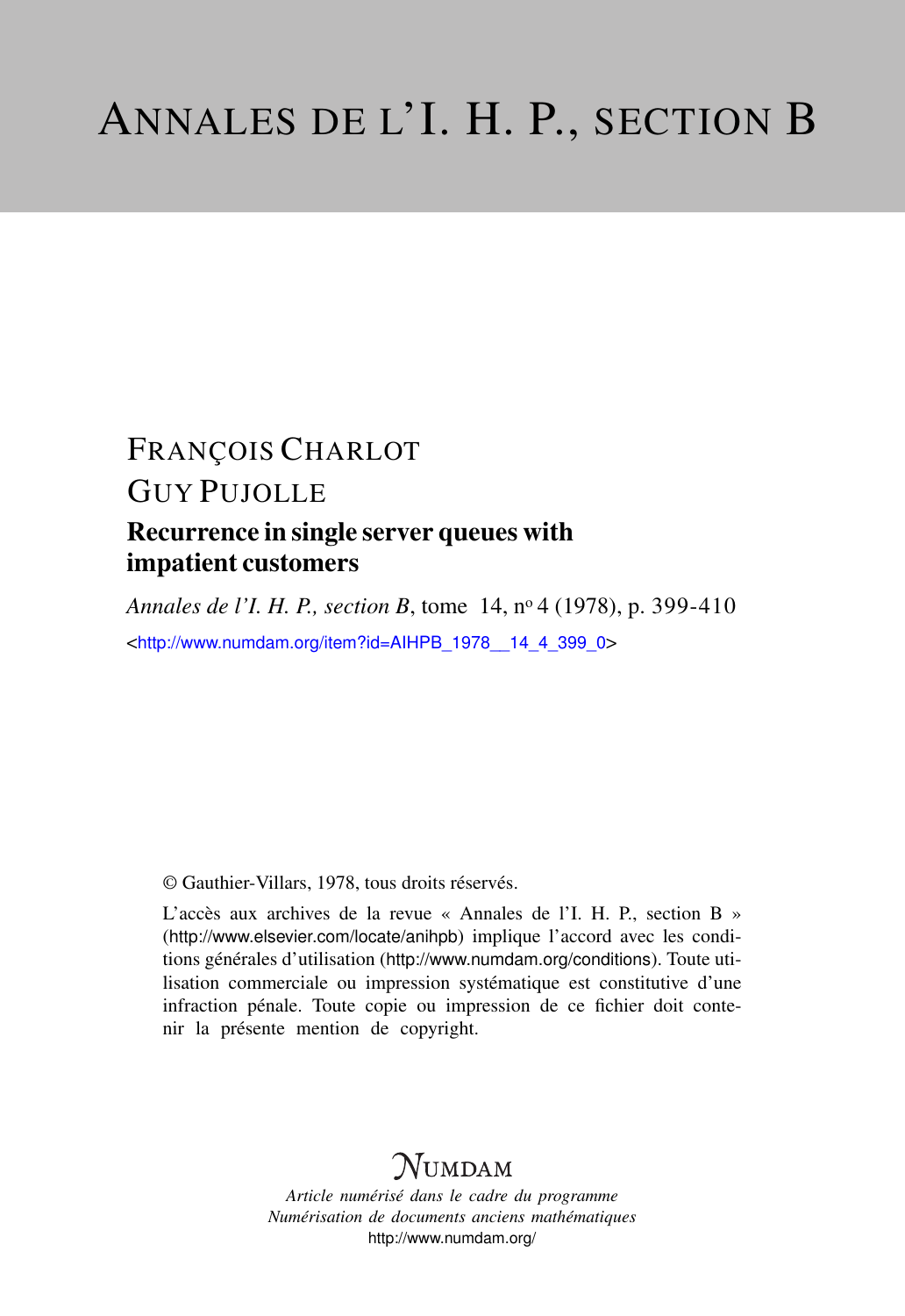## Recurrence in single server queues with impatient customers

by

François CHARLOT and

Laboratoire de Probabilités et Statistique de l'Université de Rouen 76130 Mont Saint-Aignan

Guy PUJOLLE IRIA/LABORIA, 78150 Le Chesnay

 $ABSTRACT. - Conditions of recurrence and positive recurrence are$ obtained for a general single server queue with impatient customers. A renewal phenomenon is brought out.

RÉSUMÉ. — Des conditions de récurrence et de récurrence positive sont obtenues pour une file d'attente générale à un seul serveur dans laquelle des clients impatients quittent la file. Un phénomène de renouvellement est dégagé.

## 0. INTRODUCTION

We consider a general single server queue with impatient customers. That is, some customers leave the system if their waiting time exceeds a specified time interval (« rejection interval »).

Relatively few papers have been devoted to this subject. The most important result is that of Daley [4] who studied the waiting time distribution in a queue of impatient customers and the probability of rejection of such customers. His assumption is that the rejection interval is the same for all impatient customer.

We assume that these time intervals form a sequence of independent, identically distribued random variables. The purpose of this note is to give

Annales de l'Institut Henri Poincaré - Section B - Vol. XIV, n° 4 - 1978.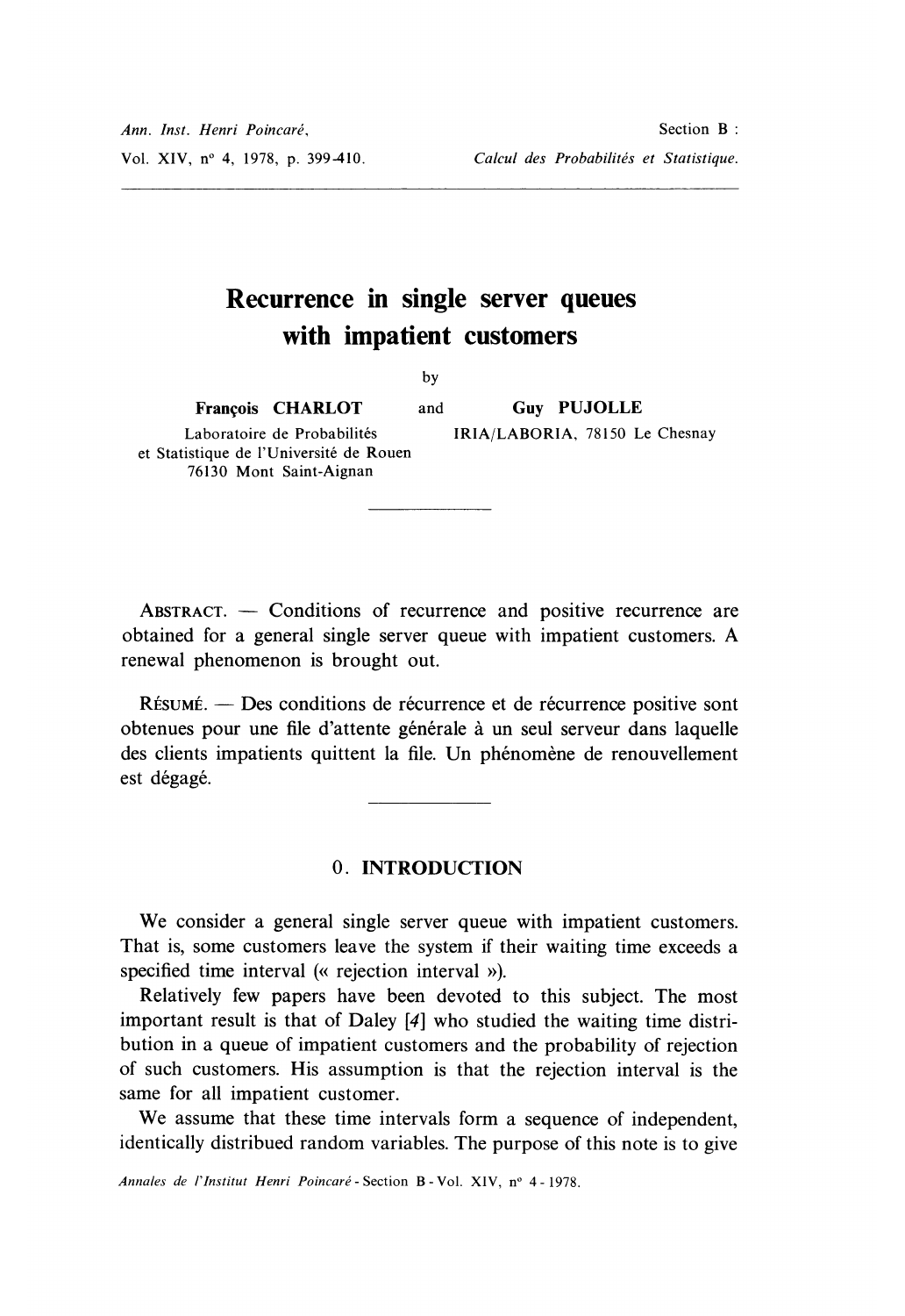conditions of recurrence and positive recurrence (ergodicity) for such a system.

In practice, the most important condition is positive recurrence which physically means the stability of the queue.

A renewal phenomenon, which is very useful for limits theorems, is brought out.

### 1. MODEL AND NOTATIONS

Let :

- $\mathbb{R}_+$  be the set of non-negative real numbers.
- 
- $-\overline{\mathbb{R}}_+ = \mathbb{R}_+ \cup \{ +\infty \}.$ <br>  $-\mathscr{B}_{\mathbb{R}_+}$  (resp.  $\mathscr{B}_{\overline{\mathbb{R}}_-}$ ) be the  $\sigma$ -field of Borel subsets of  $\mathbb{R}_+$  (resp.  $\overline{\mathbb{R}}_+$ ).
- $-\alpha$ ,  $\beta$  be two probability measures (p. m.) on  $(\mathbb{R}_+, \mathscr{B}_{\mathbb{R}_+})$ .

 $-\gamma$  be a p. m. on  $(\overline{\mathbb{R}}_+, \mathscr{B}_{\overline{\mathbb{R}}} )$ .

-  $\mathbb N$  be the set of integers :  $\mathbb N = \{0, 1, 2, \dots\}$ .<br>-  $\mathbb N^*$  the set of positive integers :  $\mathbb N^* = \{1, 2, 3, \dots\}$ .

 $(\Omega, \mathcal{A}, \mathbb{P})$  is the fundamental probability space of our problem:

 $\Omega = (\mathbb{R}_+ \times \mathbb{R}_+ \times \mathbb{R}_+)^{\mathbb{N}^*}$  $\begin{array}{lll} \mathcal{A}=(\mathcal{B}_{\mathbb{R}_+}\otimes\mathcal{B}_{\mathbb{R}_+}\otimes\mathcal{B}_{\mathbb{R}_+})^{\otimes\mathbb{N}^*}\ \cdots&\mathbb{P}=(\alpha\times\beta\times\gamma)^{\times\mathbb{N}^*} \end{array}$ 

 $(A_n, B_n, C_n)$  is the *n*-th coordinate function of  $\Omega$ .  $\Theta$  from  $\Omega$  to  $\Omega$  is the shift:  $\forall n \geq 1$ ,  $A_n \circ \Theta = A_{n+1}$ ,  $B_n \circ \Theta = B_{n+1}$ ,  $C_n \circ \Theta = C_{n+1}$ . We define  $\Theta_0 = \text{Id}_{\Omega}, \ \Theta_1 = \Theta, \ \Theta_n = \Theta_{n-1} \circ \Theta.$ 

 $\mathscr{A}_0 = {\phi, \Omega}$ ;  $\forall n \geq 1$ ,  $\mathscr{A}_n$  is the  $\sigma$ -field generated by  $(A_p, B_p, C_p)$  for  $1 \leq p \leq n$ :  $\mathscr{A}_n = \sigma \{ A_p, B_p, C_p ; 1 \leq p \leq n \}$ . If T is an integer valued random variable,  $\Theta_T$  is defined by  $(\Theta_T)(\omega) = \Theta_{T(\omega)}(\omega)$ .

 $A_n$  is the inter-arrival time between the  $(n - 1)$ -th and the *n*-th customer.

 $B_n$  is the service time of the  $(n - 1)$ -th customer.

 $C_n$  is the « impatience » time of the  $(n - 1)$ -th customer.

The assumption is that these three sequences of random variables (r. v.) are independent, and each is a sequence of independent identically distribued random variables.

The customers are indexed by  $\mathbb{N} = \{0, 1, 2, \dots\}$ . The 0-th customer i=n arrives at time 0. The *n*-th customer, for  $n \ge 1$ , arrives at time  $\sum_{i=1} A_i$ .  $i=1$ 

Let  $W_n$  be the time that the *n*-th customers has to wait for beginning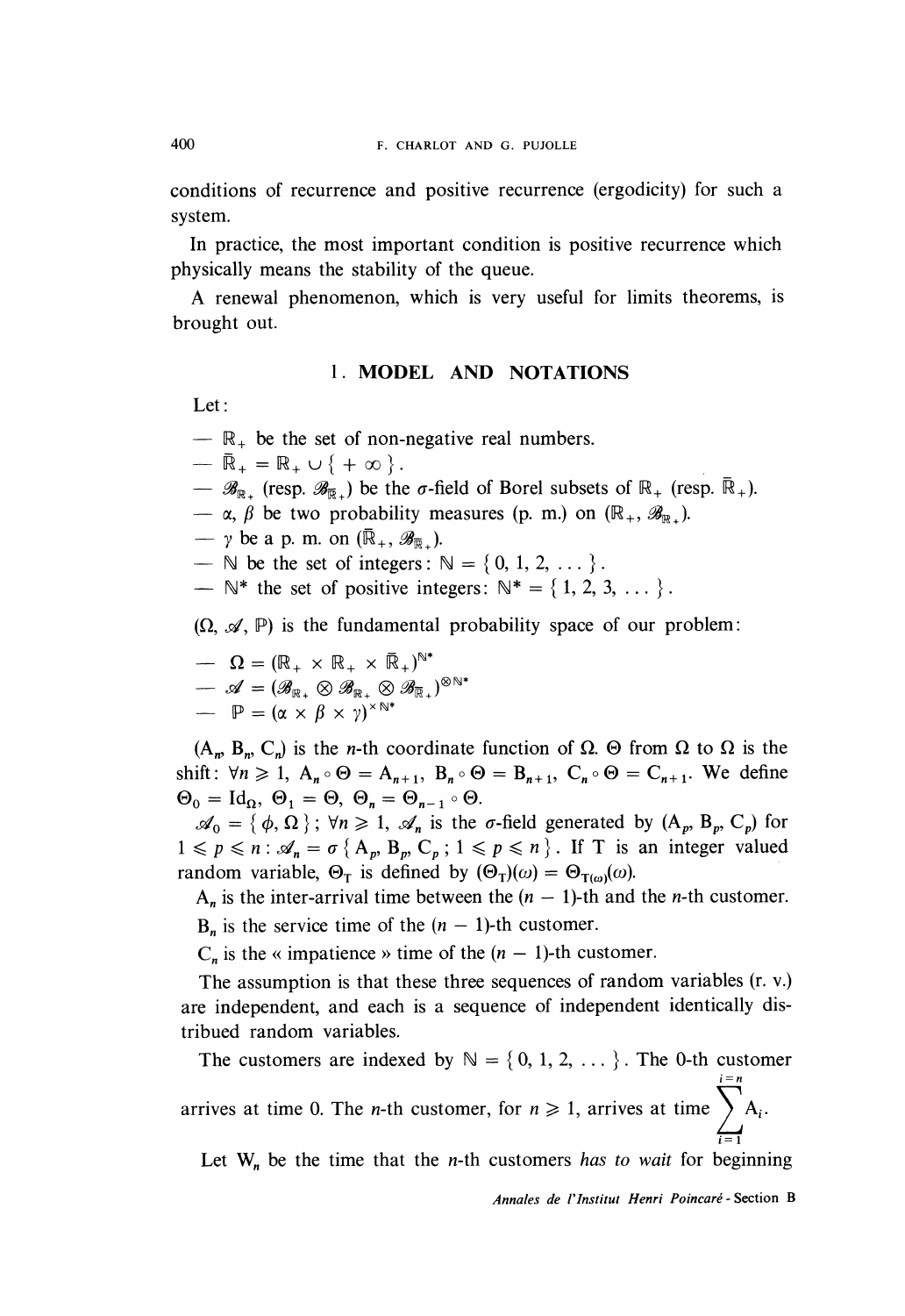his service. min  $(W_n, C_{n+1})$  is then his real waiting time and he leaves the service at time min  $(W_n + B_{n+1}, C_{n+1})$ . We have then:

$$
W_{n+1} = \begin{cases} (W_n + B_{n+1} - A_{n+1})_+ & \text{if} \quad W_n + B_{n+1} \leq C_{n+1} \\ (C_{n+1} - A_{n+1})_+ & \text{if} \quad W_n \leq C_{n+1} < W_n + B_{n+1} \\ (W_n - A_{n+1})_+ & \text{if} \quad C_{n+1} < W_n \end{cases}
$$

For  $x \in \mathbb{R}_+$ , we define a stochastic sequence W<sup>x</sup> on  $(\Omega, \mathcal{A}, \mathbb{P})$  by:

$$
\mathrm{W}^{\mathrm{x}}(\omega) = (\mathrm{W}^{\mathrm{x}}_n(\omega) \,;\, n \in \mathbb{N}) = (\mathrm{W}_n(\mathrm{x}, \, \omega) \,;\, n \in \mathbb{N})
$$

$$
(1) \begin{cases} W_0(x, \omega) = x \\ W_{n+1}(x, \omega) = [(W_n(x, \omega) + B_{n+1}(\omega)) \wedge (W_n(x, \omega) \vee C_{n+1}(\omega)) - A_{n+1}(\omega)]_+ \\ = (W_n(x, \omega) + B_{n+1}(\omega) - A_{n+1}(\omega))_+ \\ \wedge [(W_n(x, \omega) - A_{n+1}(\omega))_+ \vee (C_{n+1}(\omega) - A_{n+1}(\omega))_+ ] \end{cases}
$$

where  $a \vee b = \max(a, b), a \wedge b = \min(a, b), (a)_+ = a \vee 0$ .

LEMMA 1.1. – Define 
$$
f : \mathbb{R}_+ \times \mathbb{R}_+ \times \mathbb{R}_+ \times \mathbb{R}_+
$$
  $\rightarrow \mathbb{R}_+$  by  
\n
$$
f(a, b, c, x) = ((x + b) \land (x \lor c) - a)_+ = (x + b - a)_+ \land [(x - a)_+ \lor (c - a)_+]
$$

i) f is increasing in b, c, x and decreasing in a.

ii)  $\forall (a, b, c, x), \forall (a', b', c', x')$ 

$$
|f(a, b, c, x) - f(a', b', c', x')| \le \max (|x - x'|, |a - a'|, |b - b'|, |c - c'|)
$$

*Proof.*  $- i$ ) Is trivial and ii) By the mean value theorem  $[I]$ .

**PROPOSITION** 1.2.  $-W^x$  is a homogeneous Markov chain, with respect to  $(\mathscr{A}_{n}, n \geq 0)$ , on  $(\Omega, \mathscr{A}, \mathbb{P})$ , starting from x, with state space  $(\mathbb{R}_{+}, \mathscr{B}_{\mathbb{R}_{+}})$ . The transition function is given by: for all bounded measurable function  $g$ from  $\mathbb{R}_+$  to  $\mathbb{R}$ 

$$
(\mathbf{P}g)(x) = \int_{\mathbb{R}_+} g(y) \mathbf{P}(x, dy) = \int_{\mathbb{R}_+ \times \mathbb{R}_+ \times \overline{\mathbb{R}}_+} \alpha(da) \beta(db) \gamma(dc) g(f(a, b, c, x))
$$

For results and notations on Markov chain see [7].

The canonical space of the chain is  $(\mathbb{R}^N_+, \mathscr{B}_{\mathbb{R}_+}^{\otimes N}, \mathbb{P}_x)_{x \in \mathbb{R}_+}$  where  $\mathbb{P}_x$  is the distribution of W<sup>x</sup>. We write again (W<sub>n</sub>,  $n \ge 0$ ) the coordinate of this space and, if  $\mathcal{F}_n = \sigma \{ W_0, W_1, W_2, \ldots, W_n \}$ ,  $W = (W_n, n \ge 0)$  is a homogeneous Markov chain with respect to  $(\mathscr{F}_n, n \geq 0)$  such that for all  $x \in \mathbb{R}_+$ ,  $\mathbb{P}_x(\mathbb{W}_0 = x) = 1$ , the transition function being P. We do not distinguish  $\mathbb{W}_n$ from  $W_n^x$ .

Vol. XIV, n° 4 - 1978.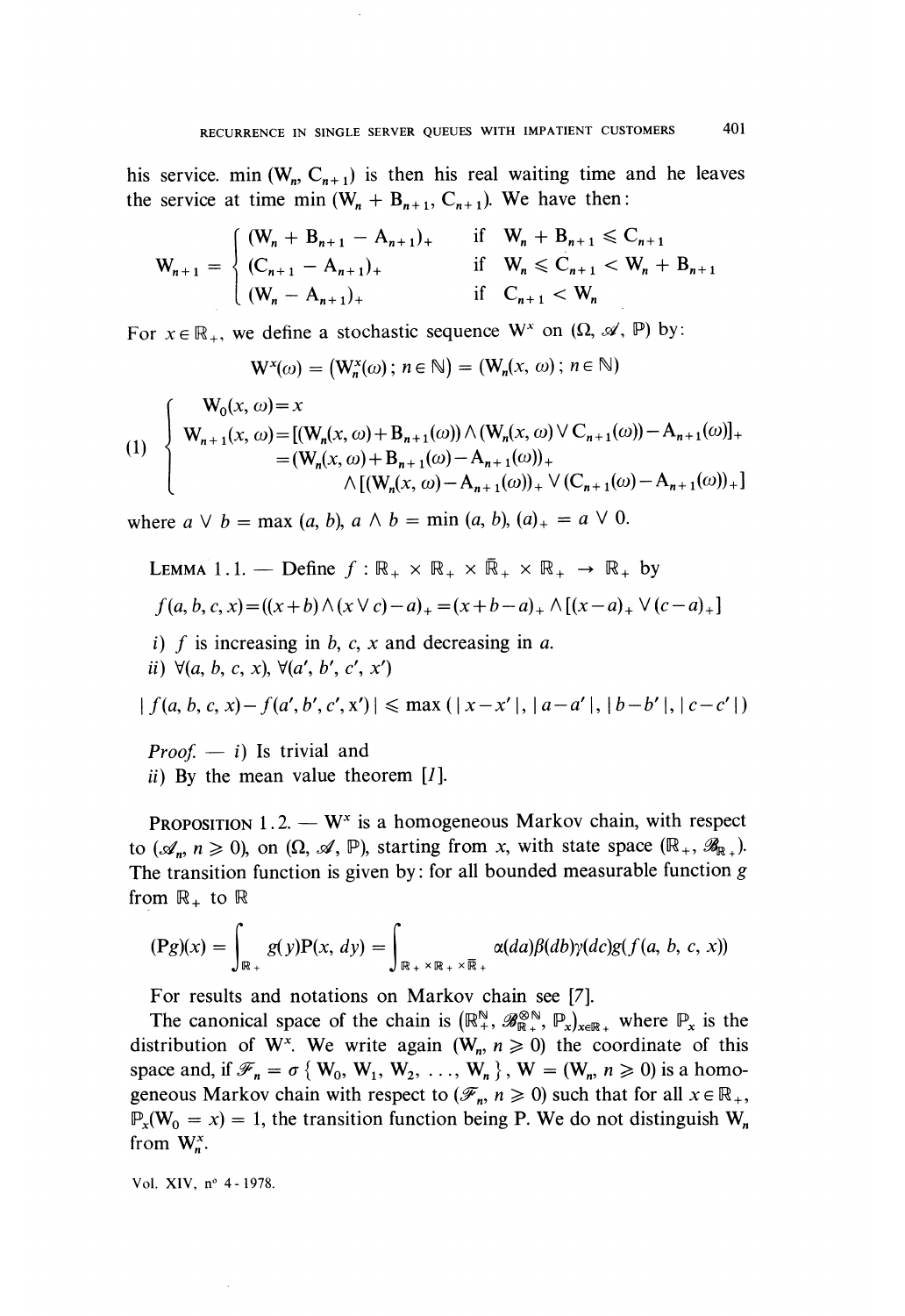## 2. INEQUALITIES, MINIMAL POINT

From (1) we have, for  $n \geq 0$ :

$$
W_{n+1} \leq (W_n + B_{n+1} - A_{n+1}) + 1_{(C_{n+1} = +\infty)} + (W_n \vee C_{n+1} - A_{n+1}) + 1_{(C_{n+1} < +\infty)}W_{n+1} \geq (W_n + B_{n+1} 1_{(C_{n+1} = +\infty)} - A_{n+1}) +
$$

Let :

 $\overline{\phantom{a}}$ 

$$
\begin{cases}\n\overline{W}_0 = W_0 \\
\overline{W}_{n+1} = (\overline{W}_n + B_{n+1} - A_{n+1})_+ 1_{\{C_{n+1} = +\infty\}} + (\overline{W}_n \vee C_{n+1} - A_{n+1})_+ 1_{\{C_{n+1} < +\infty\}} \\
\{\n\begin{aligned}\n&\underline{W}_0 = W_0 \\
\overline{W}_{n+1} = (\underline{W}_n + B_{n+1} 1_{\{C_{n+1} = +\infty\}} - A_{n+1})_+\n\end{aligned}\n\end{cases}
$$

 $(\bar{W}_n : n \ge 0)$  and  $(\underline{W}_n : n \ge 0)$  are homogeneous Markov chains with respect to  $(\mathcal{A}_n, n \ge 0)$ , starting from the same point as W. We have for all  $n \in \mathbb{N}$ ,  $W_n \le W_n \le \overline{W}_n$ .

Let :

$$
C'_n = C_n 1_{\{C_n < +\infty\}} \qquad (0 \times +\infty = 0 \text{ by convention})
$$
\n
$$
B'_n = B_n 1_{\{C_n = +\infty\}}
$$

Then:

$$
\bar{W}_{n+1} = (\bar{W}_n \vee C'_{n+1} + B'_{n+1} - A_{n+1})_+
$$

and it is easy to see that :

$$
\bar{\mathbf{W}}_n = \bigg( \sum_{i=1}^{i=n} (\mathbf{B}'_i - \mathbf{A}_i) + \sum_{i=1}^{i=n-1} (\mathbf{C}'_{i+1} - \bar{\mathbf{W}}_i)_+ + x \vee \mathbf{C}'_1 \bigg)_+ \qquad \mathbb{P}_x \text{ a. e.}
$$

We assume that  $\gamma(\{\alpha\}) < 1$ ,  $\alpha(\{0\}) < 1$  and that A and B are not  $P$  a. e. the same constant.

Let :

$$
a = \text{ess}.\text{sup } A_1 = \text{inf } \{ t \ge 0, \alpha([0, t]) = 1 \}
$$
  
\n $b = \text{ess}.\text{inf } B_1 = \text{sup } \{ t \ge 0, \beta([t, + \infty]) = 1 \}$   
\n $c = \text{ess}.\text{inf } C_1$ 

LEMMA 2.1. - If min  $(b - a; c - a) \ge 0$ , the set  $[c - a, + \infty)$  is an absorbing set (i. e.  $\forall x \geq c - a$ ,  $P(x, [c - a, + \infty]) = 1$ ) and there is a stopping time  $\mathscr E$  such as:

i) 
$$
\forall k \ge 1
$$
,  $\mathbb{E}(\mathcal{C}^k) < +\infty$   
ii)  $\forall x \in \mathbb{R}_+$ ,  $\forall n \in \mathbb{N}$ ,  $\mathbf{W}_{\mathcal{C}^+n} \ge c - a$   $\mathbb{P}_x$  a. e.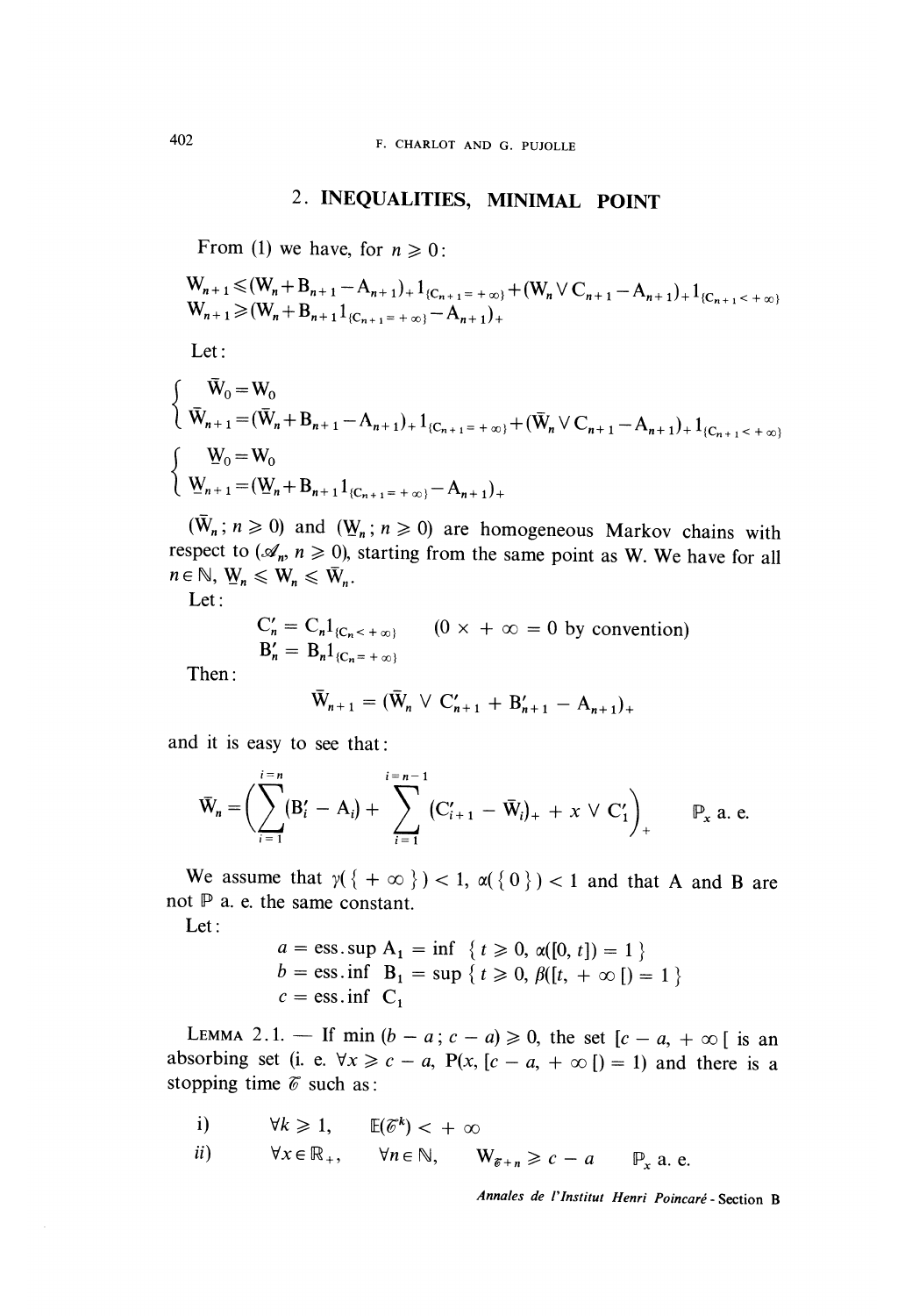*Proof.* — Suppose that  $c - a > 0$ , otherwise there is nothing to prove. Let  $x \geqslant c - a$ . For all  $\omega \in \Omega$ 

 $W_1(x, \omega) \geq W_1(c-a, \omega) \geq (c-a+b) \wedge ((c-a) \vee (c-a) = c-a.$ Let

$$
\mathcal{E} = \inf \bigg(n : \sum_{i=1}^{i=n} (\mathbf{B}_i - \mathbf{A}_i) \geqslant c - a \bigg).
$$

As  $B_i - A_i \ge 0$ ,  $\mathcal{C}$  satisfies  $\mathbb{E}(\mathcal{C}^k) < +\infty$ ,  $\forall k \ge 1$  and it is clear that:

$$
W_{1}(x, \omega) \ge W_{1}(0, \omega) \ge B_{1} - A_{1}
$$
  
\n
$$
W_{\tilde{\varepsilon}-1}(x, \omega) \ge W_{\tilde{\varepsilon}-1}(0, \omega) \ge \sum_{i=1}^{\tilde{\varepsilon}-1} (B_{i} - A_{i})
$$
  
\n
$$
W_{\tilde{\varepsilon}}(x, \omega) \ge \left(\sum_{i=1}^{\tilde{\varepsilon}-1} (B_{i} - A_{i}) + B_{\tilde{\varepsilon}} - A_{\tilde{\varepsilon}}\right) \wedge \left(\left(\sum_{i=1}^{\tilde{\varepsilon}-1} (B_{i} - A_{i}) - A_{\tilde{\varepsilon}}\right) \vee (C_{\tilde{\varepsilon}} - A_{\tilde{\varepsilon}}) \ge c - a.
$$

## 3. IRREDUCIBILITY

LEMMA 3.1. - i) If min  $(b - a, c - a) < 0$ , then:

$$
\forall x \in \mathbb{R}_+, \qquad \mathbb{P}_x \left( \bigcup_{n \geq 0} \{ \mathbf{W}_n = 0 \} \right) > 0
$$

ii) If min  $(b - a, c - a) \ge 0$ , then:

$$
\forall x \in \mathbb{R}_+, \qquad \forall \varepsilon > 0, \qquad \mathbb{P}_x \bigg( \bigcup_{n \geq 0} \left\{ c - a \leqslant W_n \leqslant c - a + \varepsilon \right\} \bigg) > 0.
$$

*Proof.*  $- 1$ ) Let  $b - a < 0$ . It is clear that  $W_{n+1} \leq (W_n + B_{n+1} - A_{n+1})_+$ . If we define  $(Z_n, n \geq 0)$  by :

$$
\begin{cases} Z_0 = W_0 \\ Z_{n+1} = (Z_n + B_{n+1} - A_{n+1})_+ \end{cases}
$$

then for all  $n \in \mathbb{N}$ ,  $Z_n \geq W_n$  and the condition, as for the G1/G/1 queue, implies that  $\mathbb{P}_x \left( \bigcup_{n \geq 0} \{ Z_n = 0 \} \right) > 0.$ 

2) Let  $c - a < 0$ . For all *n* we have:

$$
W_{n+1} \leq (W_n - A_{n+1})_+ \vee (C_{n+1} - A_{n+1})_+
$$

Vol. XIV, n° 4 - 1978.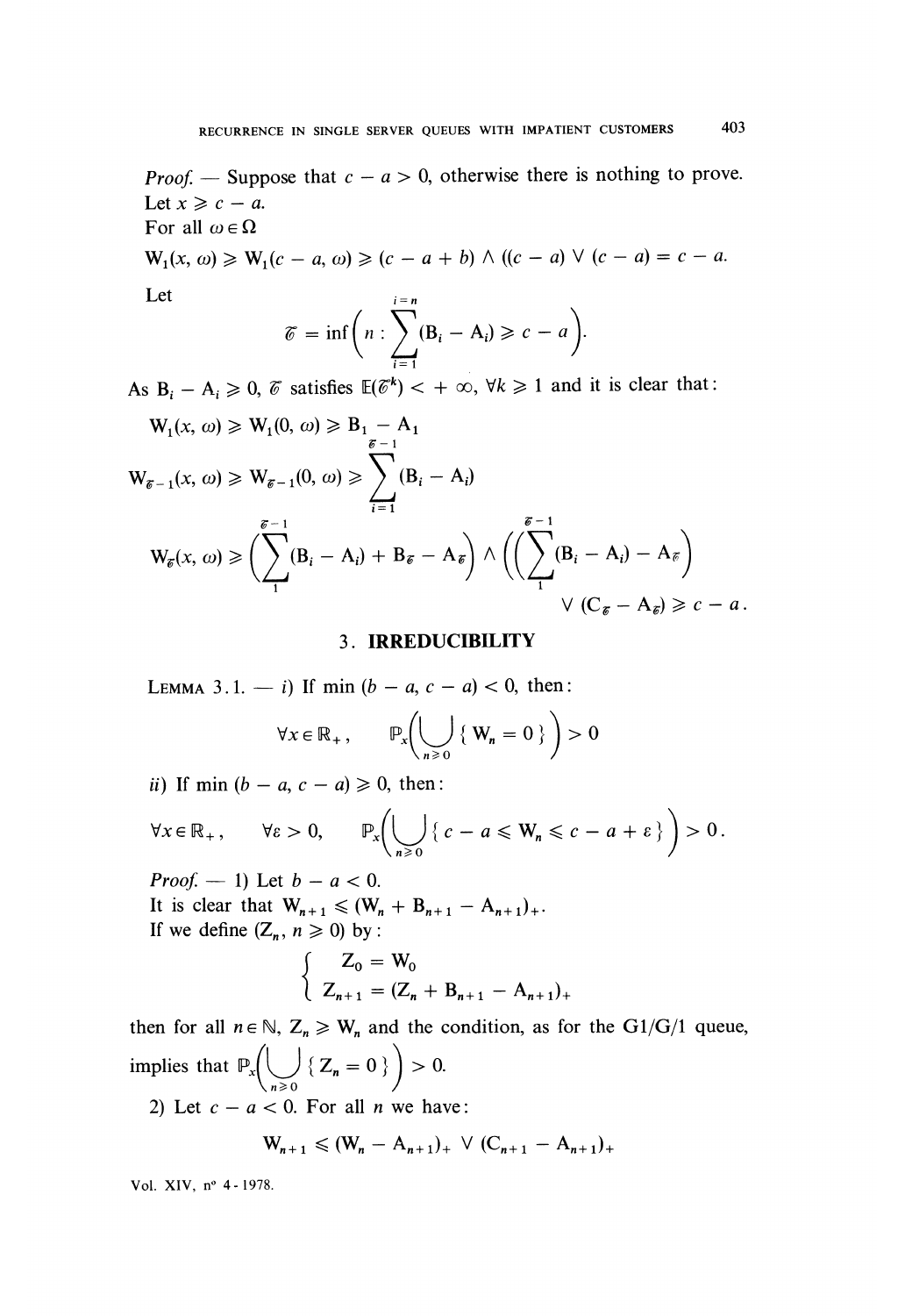If we define  $(Z_n, n \geq 0)$  by:

$$
\begin{cases} Z_0 = W_0 \\ Z_{n+1} = (Z_n - A_{n+1})_+ \vee (C_{n+1} - A_{n+1})_+ \end{cases}
$$

then  $\forall n \in \mathbb{N}, Z_n \geqslant W_n$ .

If  $\alpha > 0$ , so that  $\mathbb{P}(A_1 \ge \alpha) > 0$ , we define  $n = \left[\frac{x}{\alpha}\right] + 1$  for all  $x \in \mathbb{R}_+$  and we have:

$$
\mathbb{P}_x \Big( \bigcup_{n=1}^{\infty} \left\{ W_n = 0 \right\} \Big) \ge \mathbb{P}_x \Big( \bigcup_{n=1}^{\infty} \left\{ Z_n = 0 \right\} \Big) \ge \mathbb{P} \Big( \bigcap_{i=1}^{i=n} \left\{ C_i - A_i \le 0 \right\}, A_i \ge \alpha \Big\} \Big)
$$

$$
\mathbb{P}_x \Big( \bigcup_{n=1}^{\infty} \left\{ W_n = 0 \right\} \Big) \ge \left[ \mathbb{P} (C_1 - A_1 \le 0 \right], A_1 \ge \alpha) \right]^n > 0.
$$

3) Let  $b - a \ge 0$ ,  $c - a \ge 0$  and  $\varepsilon > 0$  so that  $2\varepsilon \le a$ . If  $x \ge c - a$ and  $n = \left\lceil \frac{(x - c - \varepsilon)_+}{a - \varepsilon} \right\rceil + 1$  then

$$
F = \bigcap_{i=1}^{n+2} \{ C_i - A_i \leqslant c - a + \varepsilon \} \subset \{ \overline{W}_{n+2} \leqslant c - a + \varepsilon \} \subset \{ W_{n+2} \leqslant c - a + \varepsilon \}
$$

and

$$
\mathbb{P}_x(\left\{W_{n+2} \leqslant c-a+\varepsilon\right\}) \geqslant \mathbb{P}(\mathrm{F}) = (\mathbb{P}(\mathrm{C}_1 - \mathrm{A}_1 \leqslant c-a+\varepsilon))^{n+2} > 0.
$$

LEMMA 3.2. - Assume that min  $(b - a, c - a) \ge 0$ .

Let  $\varepsilon > 0$  be such that  $2\varepsilon \leq a$ , and

$$
D_n = \{ B_n \geq a + \varepsilon \, ; \, C_n - A_n \leqslant c - a + \varepsilon \, \} \, .
$$

Define S by :

$$
\{ S = 0 \} = D_1^c, \qquad \{ S = n \} = D_1 \ldots D_n D_{n+1}^c.
$$

Then for every x, verifying  $c - a \le x \le c - a + \varepsilon$ , we have:

*i*) {  $S \ge n$ }  $\subset \{W_1^x \le c - a + \varepsilon, ..., W_n^x \le c - a + \varepsilon\}$ <br>  $= \{W_1^x = C_1 - A_1 \le c - a + \varepsilon, ..., W_n^x = C_n - A_n \le c - a + \varepsilon\}$ 

for all  $n \geq 1$ .

ii) the map v from  $\mathcal{R}_{\mathbb{R}_+}$  to  $\mathbb{R}_+$ , defined by

$$
\nu(E) = \mathbb{E}\bigg(\sum_{p=1}^{p=S} 1_{E}(\mathbf{W}_{p}^{x})\bigg)
$$

is a measure independent of x, with  $0 < v(\mathbb{R}_+) < +\infty$ .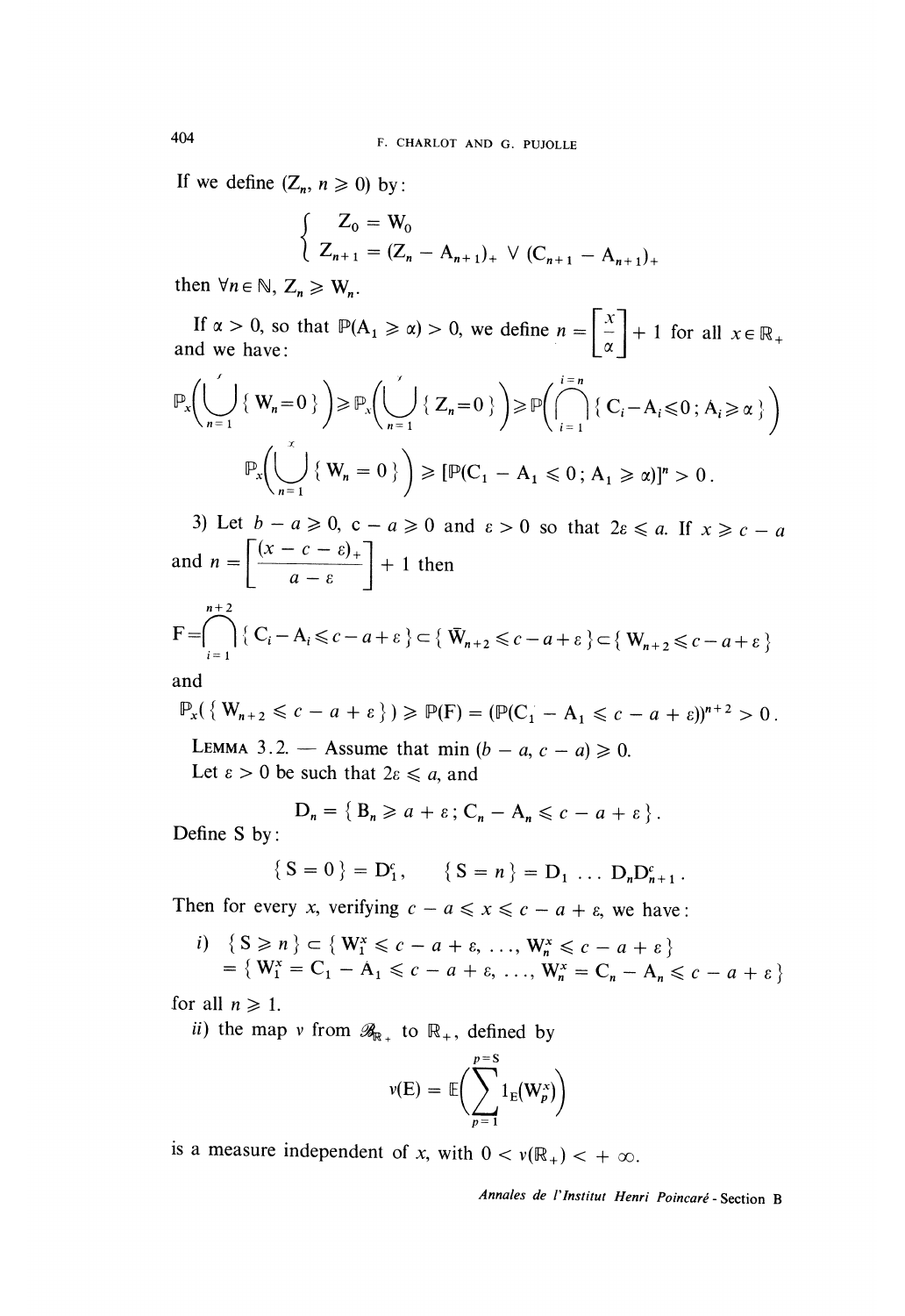$Proof. - If$ 

$$
\omega \in \{ \mathbf{B}_1 \ge a + \varepsilon \colon \mathbf{C}_1 - \mathbf{A}_1 \le c - a + \varepsilon \}
$$

and if

$$
c - a \leqslant x \leqslant c - a + \varepsilon
$$

then

$$
x + B_1(\omega) - A_1(\omega) \ge c - a + \varepsilon
$$
  

$$
x - A_1(\omega) \le c - a - (a - 2\varepsilon) \le c - a
$$

Therefore

$$
W_1(x, \omega) = C_1(\omega) - A_1(\omega) \leq c - a + \varepsilon
$$

and so the inclusion in the statement of the lemma is proved. S is an integer valued random variable geometrically distribued, so  $E(S) < +\infty$  and the remainder of the proof is easy.

PROPOSITION 3.3. - The chain  $W = (W_n, n \ge 0)$  is irreducible and aperiodic.

*Proof.* — (For the definition of irreducibility, see [7], p. 71.)

1) If min  $(b - a, c - a) < 0$ , the proposition is trivial from lemma 3.1.

2) If min  $(b - a, c - a) \ge 0$ , let v the measure defined in lemma 3.2. It is clear from lemma 3.1, the definition of  $v$  and the strong Markov property that if  $v(E) > 0$  for all  $x \in \mathbb{R}_+$  there exists  $n \in \mathbb{N}$  such that  $\mathbb{P}_x(W_n \in E) > 0$ .

Indeed the measures  $\mu_n$  defined for all  $n \in \mathbb{N}^*$  and all  $E \in \mathcal{B}_{\mathbb{R}^+}$  by  $\mu_n(E) = \mathbb{P}_x(W_n \in E; S \ge n)$  are all equivalent to v and  $\mu_n(E) = \delta^{n-1} \mu_1(E)$ where  $\delta = \mathbb{P}(\mathbb{C}_1 - \mathbb{A}_1 \leq c - a + \varepsilon).$ 

For all  $x \in [c - a, c - a + \varepsilon]$ ,  $\mathbb{P}_x(W_n \in E) \geq \delta^{n-1} \mu_1(E)$  and then, there exists a non empty borel set C,  $C \subset [c - a, c - a + \varepsilon]$  so that  $\forall n \in \mathbb{N}^*$ ,  $\forall x \in \mathbb{C}, \forall y \in \mathbb{C}, \frac{dP_n}{\delta u_n}(x, y) \geq \delta^{n-1}$ . The aperiodicity follows from the definition ([7], p. 159).

### 4. TRANSIENCE - RECURRENCE

PROPOSITION 4.1. -1) If  $\mathbb{P}(C_1 = +\infty)\mathbb{E}(B_1) > \mathbb{E}(A_1)$ , then lim  $W_n = +\infty$  $\mathbb{P}_x$  a. e. for all x and the chain W is transient.

2) If  $\mathbb{P}(C_1 = +\infty)\mathbb{E}(B_1) = \mathbb{E}(A_1)$ , then

$$
\forall t \in \mathbb{R}, \quad \forall x \in \mathbb{R}_+, \qquad \lim_{h \to \infty} \mathbb{P}_x(\mathbf{W}_n \leq t) = 0 \, .
$$

*Proof.* – From  $W_n \ge W_n$  and the classical results on G1/G/1 queues. Vol. XIV, n° 4-1978.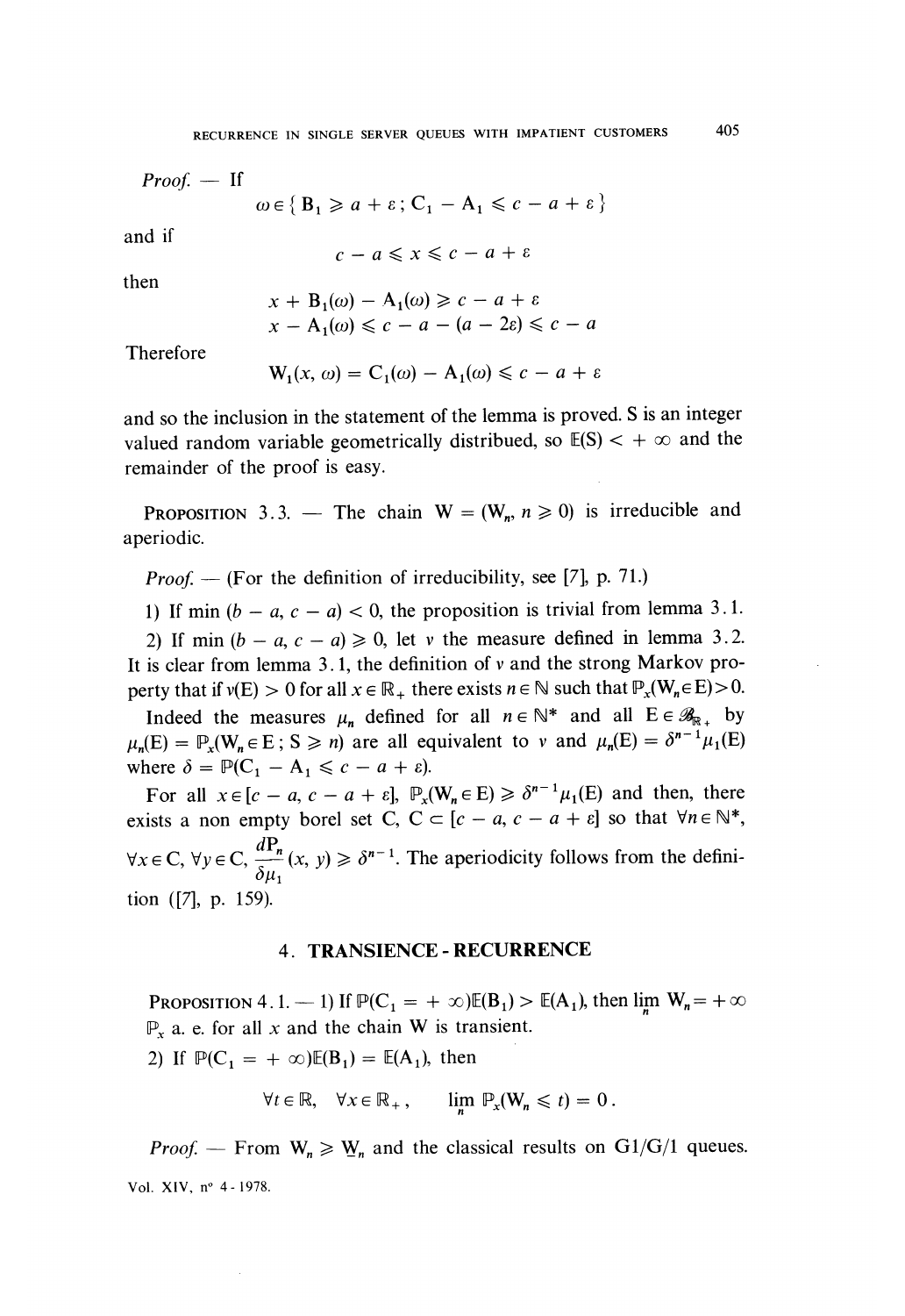LEMMA 4.2. - Let:

$$
\begin{cases}\nV = \{0\} & \text{if } \min(b-a, c-a) < 0 \\
V = [c-a, c-a+\varepsilon] & \text{with } \varepsilon > 0 \text{ such that } \varepsilon < 2a \text{ if } \min(b-a, c-a) \ge 0\n\end{cases}
$$
\n
$$
T = \inf (n \ge 1, W_n \in V).
$$

If  $\forall x \in \mathbb{R}_+$   $\mathbb{P}_x(T < + \infty) = 1$ , W is recurrent in the Harris sense.

*Proof.*  $-1$ ) If min  $(b - a, c - a) < 0$ , the result is trivial from the definition of recurrence.

2) If min  $(b - a, c - a) \ge 0$ , note that  $T = T_1$  is a  $(\mathscr{F}_n; n \ge 0)$  (and therefore an  $({\mathcal{A}}_n; n \geq 0)$  stopping time.

Let  $S_1$  be defined by:

$$
\{S_{1} = 0\} = \{B_{T_{1}+1} < a + \varepsilon\} \cup \{C_{T_{1}+1} - A_{T_{1}+1} > c - a + \varepsilon\}
$$
  

$$
\forall n \ge 1 \{S_{1} = n\} = \bigcap_{i=1}^{i=n} \{B_{T_{1}+i} \ge a + \varepsilon; C_{T_{1}+i} - A_{T_{1}+i} \le c - a + \varepsilon\}
$$
  

$$
\cap \mathbf{G} \{B_{T_{1}+n+1} \ge a + \varepsilon; C_{T_{1}+n+1} - A_{T_{1}+n+1} \le c - a + \varepsilon\}
$$

 $S_1$  is a geometrically distribued random variable independent of  $\mathscr{A}_{T_1}$ . Define  $(T_2, S_2) \ldots (T_n, S_n)$  as follow:

$$
\forall n \ge 1 \quad T_{n+1} = T_1 \circ \Theta_{T_n + S_n + 1} + T_n + S_n + 1 = \inf (k \ge T_n + S_n + 1 ; W_k \le c - a + \varepsilon)
$$
  
\n
$$
S_{n+1} = S_1 \circ \Theta_{T_n + S_n + 1} \quad \text{i. e.}
$$
  
\n
$$
\{ S_{n+1} = 0 \} = \{ B_{T_{n+1} + 1} \ge a + \varepsilon ; C_{T_{n+1} + 1} - A_{T_{n+1} + 1} \le c - a + \varepsilon \}
$$

$$
\{S_{n+1} = k\} = \bigcap_{i=1}^{i-k} \{B_{T_{n+1}+i} \ge a + \varepsilon \, ; C_{T_{n+1}+i} - A_{T_{n+1}+i} \le c - a + \varepsilon\}
$$
  

$$
\bigcap_{i=1}^{i-k} \{B_{T_{n+1}+k+1} \ge a + \varepsilon \, ; C_{T_{n+1}+k+1} - A_{T_{n+1}+k+1} \le c - a + \varepsilon\}
$$

For all  $n \in \mathbb{N}^*$ ,  $S_n$  is independent of  $\mathcal{A}_{T_n}$  and the sequence  $(X_n, n \ge 1)$ 

$$
\begin{cases} X_n = 0 & \text{if } S_n = 0\\ X_n = (S_n; W_{T_{n+1}}, \dots, W_{T_n + S_n}) \end{cases}
$$

is, from lemma 3.2, a sequence of i. i. d. r. v.

 $(X_n, n \ge 1)$  is well defined since for all  $x \in \mathbb{R}_+$ 

and all  $n \in \mathbb{N}^*$ ,  $\mathbb{P}_x(T_n < +\infty) = 1$ , and  $S_n$  is geometrically distributed. Then the measure v of lemma 3.2 verifies, for all  $x \in \mathbb{R}_+$  all  $n \in \mathbb{N}^*$  and all  $E \in \mathcal{B}_{\mathbb{R}}$ .

$$
v(E) = \mathbb{E}_x \bigg( \sum_{p=1}^{p=S_n} 1_{\mathbb{E}} (\mathbf{W}_{\mathrm{T}_n+p}) \bigg)
$$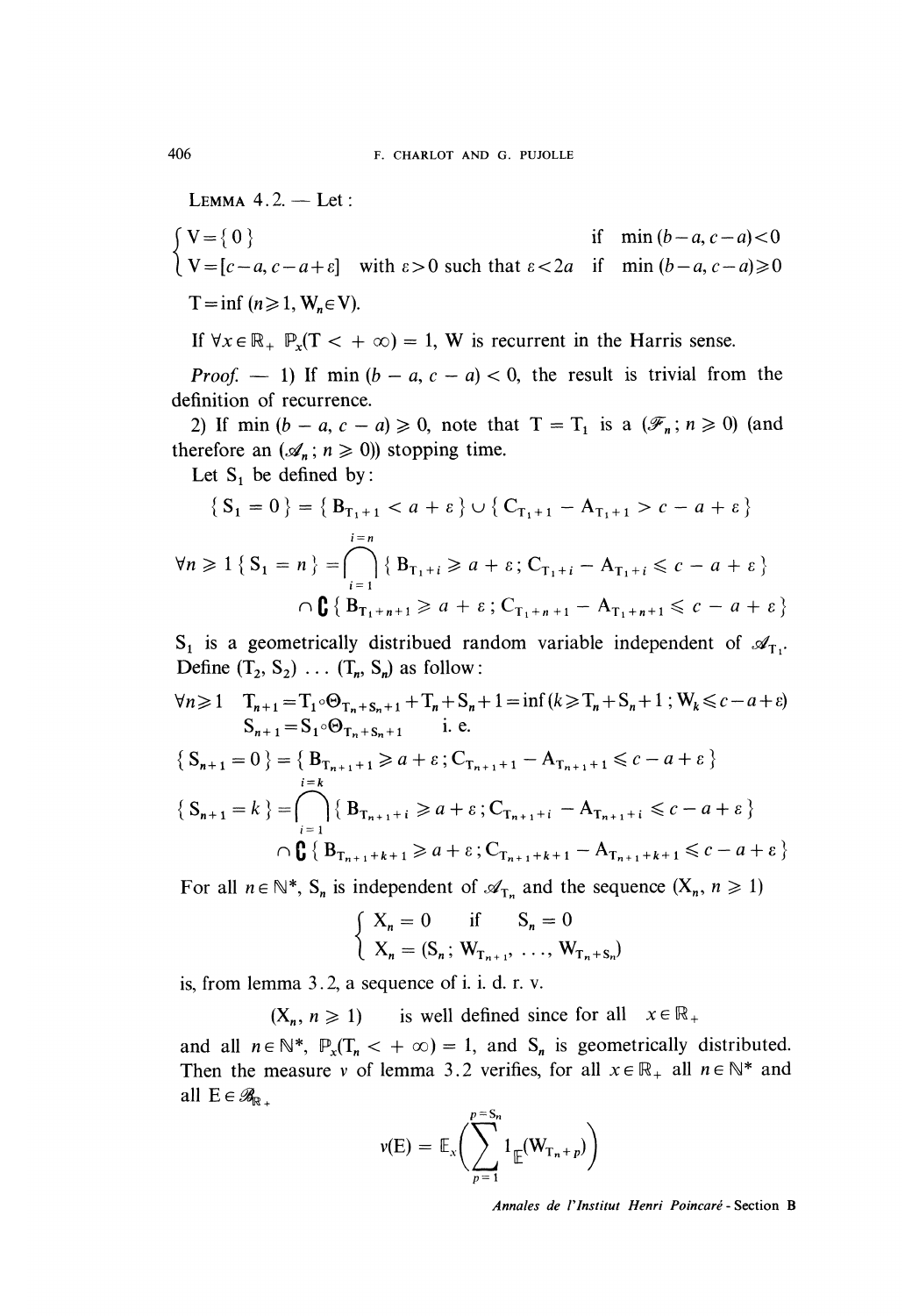Then if  $v(E) > 0$ 

$$
\sum_{k=1}^{\infty} 1_{E}(W_k) \geqslant \sum_{n=1}^{\infty} \left( \sum_{p=1}^{p=S_n} 1_{E}(W_{T_n+p}) \right) = +\infty
$$

since the right term is a sum of non negative i. i. d. r. v. Therefore W is a Harris chain.

For proof of recurrence, we can show that, for all  $x \in \mathbb{R}_+$ :

 $\lim_{n}$  inf W<sub>n</sub><sup>x</sup> = 0  $\qquad$  P a. e. if min (b - a, c - a) < 0 lim inf  $W_n^x = c - a$   $\mathbb P$  a. e. if min  $(b - a, c - a) \ge 0$ 

Indeed if min  $(b - a, c - a) < 0$ , we see easily that the condition lim inf  $W_n(x, \omega) = 0$  implies that there exists an infinity of *n* such that  $W_n(x, \omega) = 0$ . If min  $(b - a, c - a) \ge 0$ , the condition lim inf  $W_n(x, \omega) = c - a$ is exactly the recurrence in the set  $[c - a, c - a + \varepsilon]$  for all  $\varepsilon > 0$ .

LEMMA 4.3. - lim inf  $W_n^x$  is  $P$  a. e. a constant independent of x.

*Proof.* – It is easy to see that, if  $w(x, \omega) = \lim_{n \to \infty} \inf W_n^{\lambda}(x, \omega)$ , we have:

$$
w(x, \omega) = (w(x, \omega) + b - a)_+ \wedge (w(x, \omega) \vee c - a)_+
$$

and then, if  $w(x, \omega) < +\infty$ 

min  $(b - a, c - a) < 0$  implies  $w(x, \omega) = 0$ <br>min  $(b - a, c - a) \ge 0$  implies  $w(x, \omega) = c - a$ 

i. e.  $w(x, \omega)$  takes only the values  $+\infty$  or  $(c - a)_{+}$ .

As  $x \rightsquigarrow w(x, \omega)$  is continuous (Lemma 1.1)  $w(x, \omega)$  is independent of  $x$ .

On the otherhand:  $w(x, \omega) = w(W_n(x, \omega); \Theta_n(\omega))$  and  $w(x, \omega)$  is  $\mathbb P$  a. e. constant from (0, 1) law.

THEOREM 4.4. - If  $\mathbb{P}(C_1 = +\infty)\mathbb{E}(B_1) < \mathbb{E}(A_1)$  W is recurrent in the sense of Harris and aperiodic.

If  $\mathbb{P}(C_1 = +\infty)\mathbb{E}(B_1) = \mathbb{E}(A_1)$  and if  $C_1 1_{\{c_1 < +\infty\}}$  is a bounded random variable, then  $W_n$  is recurrent in the sense of Harris and aperiodic.

*Proof.*  $-$  From lemma 4.3 it is sufficient to prove

$$
\mathbb{P} \left( \lim_{n} \inf W_{n}^{x} < + \infty \right) > 0.
$$

Vol. XIV, n° 4 - 1978.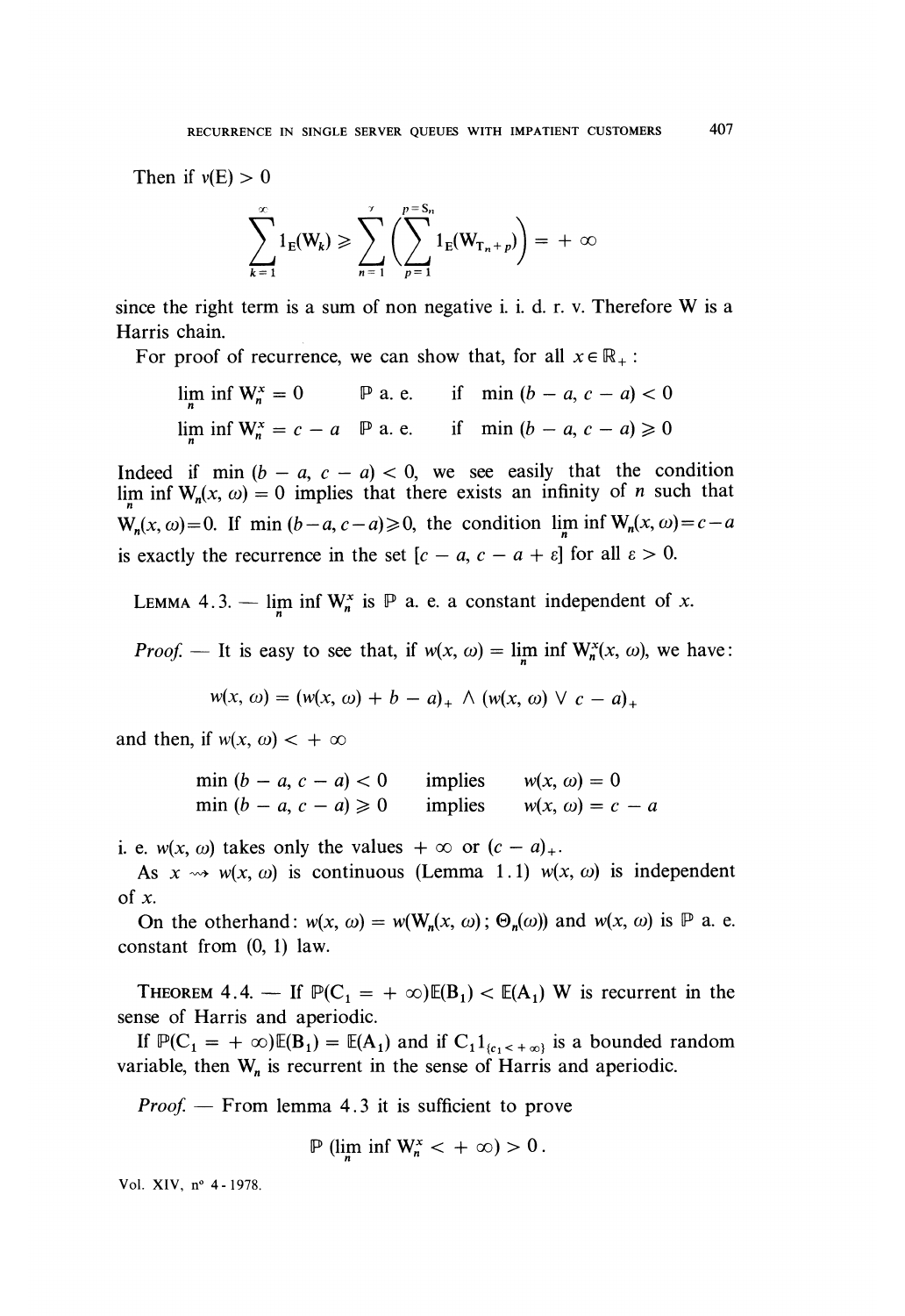On the otherhand we have seen in & 2 that  $\mathbb{P}_x$  a. e.

$$
\bar{\mathbf{W}}_n = \bigg( \sum_{i=1}^{i=n} (\mathbf{B}'_i - \mathbf{A}_i) + \sum_{i=1}^{i=n} (\mathbf{C}'_{i+1} - \bar{\mathbf{W}}_i)_+ + x \ \vee \ \mathbf{C}'_1 \bigg)_+
$$

If C<sub>n</sub> is a bounded random variable and if lim inf  $\overline{W}_n = +\infty$  then

$$
\sum_{i=1}^{\infty} (C'_{i+1} - \bar{W}_i)_+ < +\infty \qquad \mathbb{P} \text{ a. e.}
$$

and therefore  $\mathbb{E}(\mathbf{B}'_i - \mathbf{A}_i) > 0$ .

If  $C'_n$  is not bounded, we replace  $C_i$  by  $C_i^k$ :

$$
\begin{cases}\nC_i^k = +\infty & \text{if } C_i \ge k \\
C_i^k = C_i & \text{if } C_i < k\n\end{cases}
$$

Since  $C_i^k \geq C_i$  for all *i*, the chain  $(W_{k,n}; n \geq 0)$  is greater than the chain  $(W_n; n \ge 0)$  where  $(W_{k,n}; n \ge 0)$  is the chain constructed from  $(A_n, B_n, C_n^k)_{n \in \mathbb{N}^*}$ just as the chain  $(W_n, n \ge 0)$  is constructed from  $(A_n, B_n, C_n)_{n \in \mathbb{N}}$ .  $\forall n \in \mathbb{N}$ ,  $W_{k,n} \geq W_n$  and so, lim inf  $W_n^* < +\infty$   $\mathbb P$  a. e. if there exists k such that  $\mathbb{P}(C_i \ge k)\mathbb{E}(B_i) \le \mathbb{E}(A_i)$  and therefore if  $\mathbb{P}(C_i = +\infty)\mathbb{E}(B_i) < \mathbb{E}(A_i)$ .

### 5. POSITIVE RECURRENCE

LEMMA 5.1. - 1)  $F_n(t) = \mathbb{P}(W_n^0 \leq t)$  is a decreasing sequence of distribution functions.

2) If W is recurrent then

$$
F(t) = \lim_{n} F_n(t) = \lim_{n} \mathbb{P}(W_n^x \leq t) \quad \text{for all} \quad x \in \mathbb{R}_+
$$

and all continuity point  $t$  of  $F$ .

*Proof.*  $- 1$ ) Easy by the Markov property and

$$
\mathbb{P}(\mathbf{W}_n^{\mathbf{x}} \leq t) \leq \mathbb{P}(\mathbf{W}_n^0 \leq t)
$$

2) The same as in 2, Theorem 2.8.

THEOREM 5.2. - 1) If  $\mathbb{P}(C_1 = +\infty)\mathbb{E}(B_1) < \mathbb{E}(A_1)$ ,  $W = (W_n, n \ge 0)$  is positive recurrent,

$$
\forall E \in \mathscr{B}_{\mathbb{R}_+} \quad \forall x \in \mathbb{R} \qquad \lim_{n} \mathbb{P}_x(W_n \in E) = \mu(E),
$$

 $\mu$  being the unique invariant probability measure of the chain.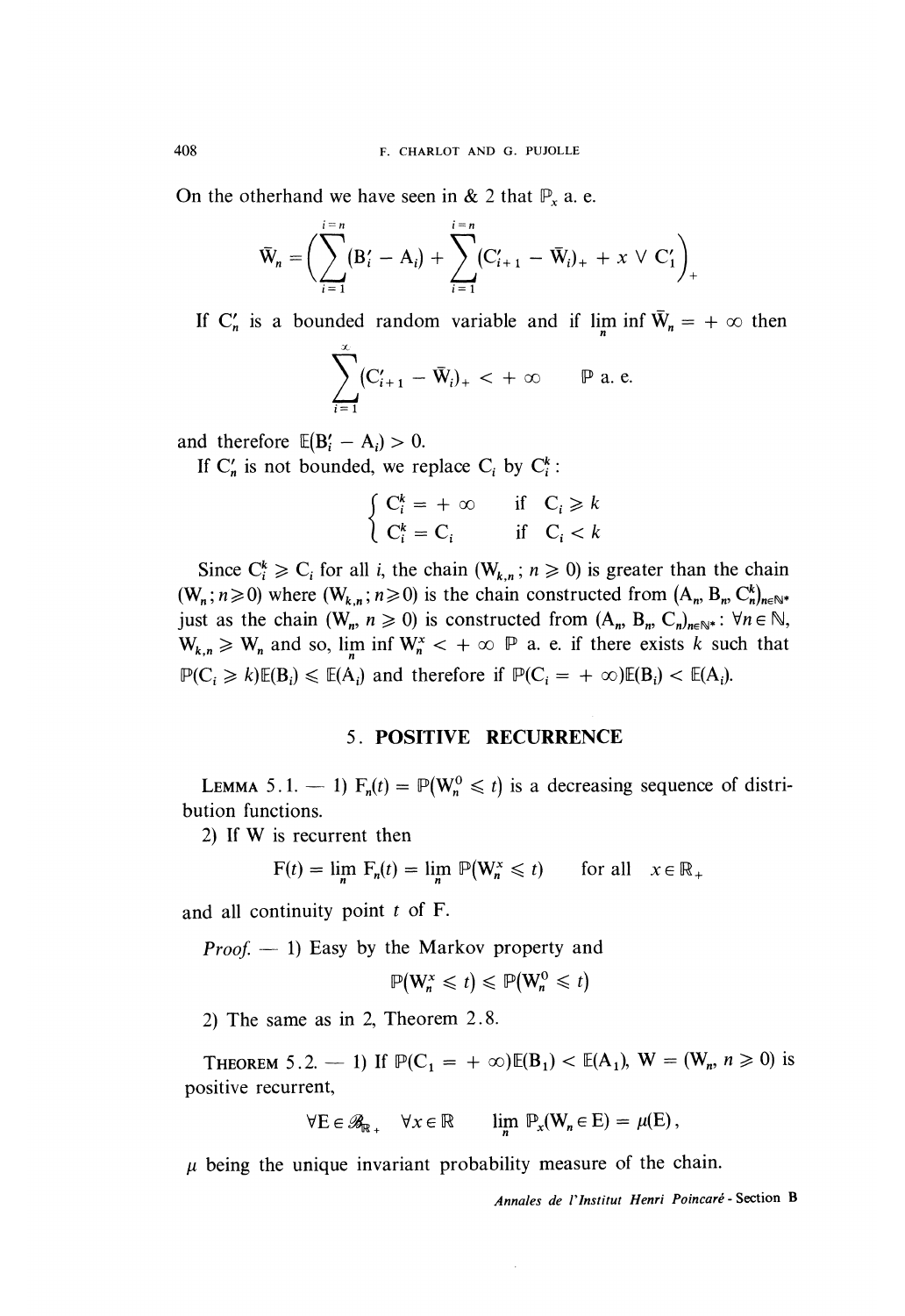2) If  $\mathbb{P}(C_1 = +\infty)\mathbb{E}(B_1) = \mathbb{E}(A_1)$  and if the chain is recurrent, the recurrence cannot be positive.

 $Proof. - 1$ ) Follows from Proposition 4.1.

2) We must check that  $F$  is a probability distribution function. Let  $k$  be such that  $\mathbb{P}(C_1 \ge k)\mathbb{E}(B_1) < \mathbb{E}(A_1)$ .

Then, as in theorem 4.4:

$$
W_{n+1} \leq (W_n + B_{n+1} - A_{n+1}) + 1_{(C_{n+1} \geq k)} + (C_{n+1}W_n - A_{n+1}) + 1_{(C_{n+1} < k)}
$$
  
\n
$$
\leq (W_n + B_{n+1} - A_{n+1}) + 1_{(C_{n+1} \geq k)} + (k \vee W_n - A_{n+1}) + 1_{(C_{n+1} < k)}
$$
  
\n
$$
\leq (W_n \vee k + B_{n+1} 1_{(C_{n+1} \geq k)} - A_{n+1}) +
$$

Let :

$$
\begin{cases} Z_0 = W_0 \vee k \\ Z_{n+1} = (Z_n + B_{n+1} 1_{\{C_{n+1} \ge k\}} - A_{n+1}) \vee k \end{cases}
$$

As in the  $G1/G/1$  model, it is clear that

$$
\lim_{n} \mathbb{P}(Z_n \leq t) = \mathbb{P}\bigg[\sup_{n\geq 0} \bigg(k + \bigg(\sum_{i=1}^{i=n} (B_i 1_{\{C_i \geq k\}} - A_i)\bigg)\bigg) \leq t\bigg]
$$

As

$$
\sup_{n\geq 0}\bigg(k+\sum_{i=1}^{i=n}(B_i1_{\{C_i\geq k\}}-A_i)\bigg)
$$

is a  $\mathbb P$  a. e. finite r. v. and as  $\mathbb P(W_n^0 \leq t) \geq \mathbb P(Z_n \leq t)$ , F is a probability distribution function.

Let be the p. m. whose the distribution function is F. If  $f$  is a bounded continuous function from  $\mathbb{R}_+$  to  $\mathbb{R}, x \rightarrow \mathbb{E}_x(f(W_1))$  is also a bounded continuous function (i. e. P is a Feller kernel).

Then, by the Markov property, the weak convergence of  $W_n$  to  $\mu$  and the Lebesgue convergence theorem, for all  $x \in \mathbb{R}_+$  we have:

$$
\int_{\mathbb{R}_+} f(x)\mu(dx) = \lim_{n} \mathbb{E}_x(f(\mathbf{W}_{n+1})) = \lim_{n} \mathbb{E}_x(\mathbb{E}_{\mathbf{W}_n}(f(\mathbf{W}_1)))
$$

$$
= \int_{\mathbb{R}_+} \mathbb{E}_x(f(\mathbf{W}_1))\mu(dx) = \int_{\mathbb{R}_+} (Pf)(x)\mu(dx)
$$

and therefore  $\mu P = \mu$  i. e.  $\mu$  is the unique invariant measure.

The end of the theorem is a consequence of Orey's theorem ([7], p. 169). Vol. XIV, n° 4 - 1978.